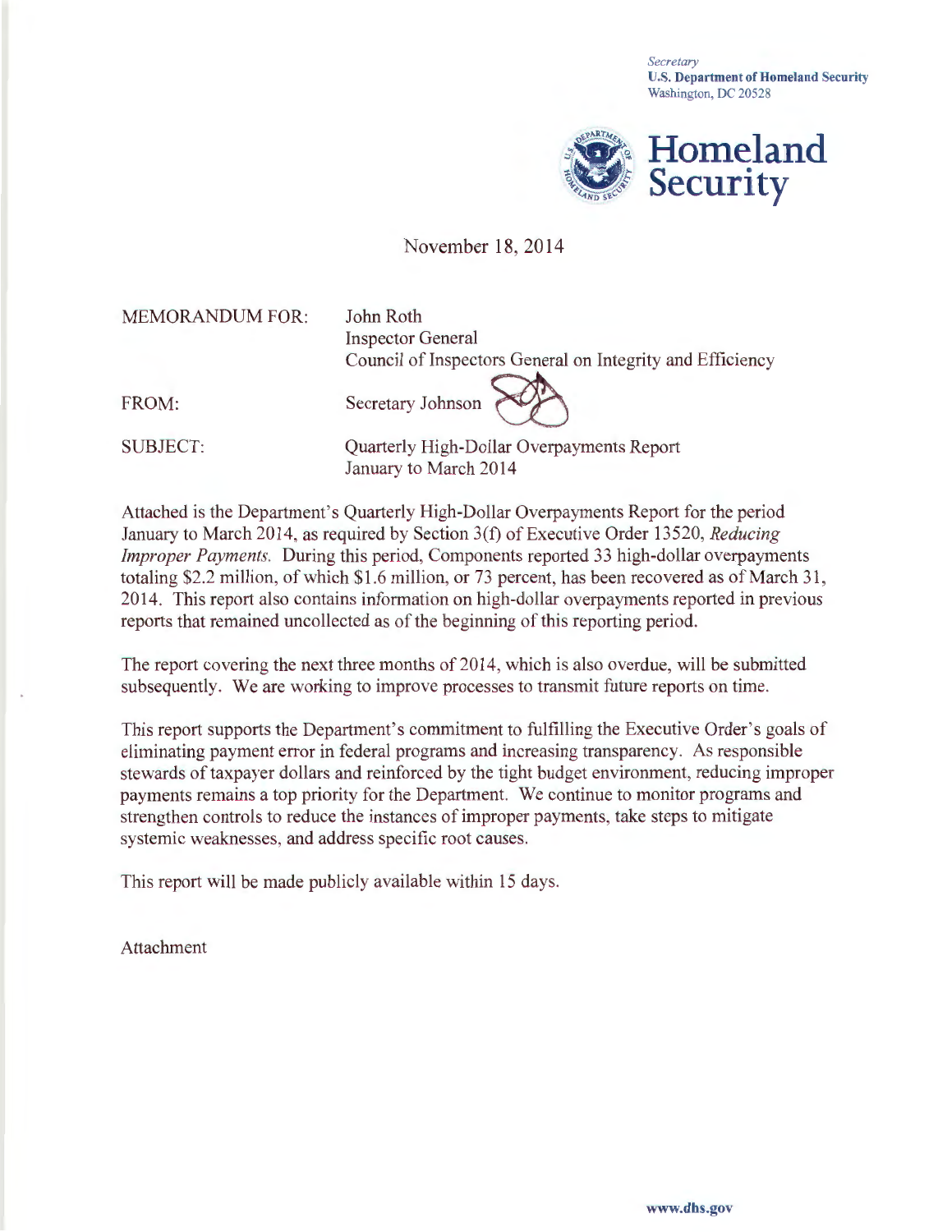| Component | Recipient Type<br>(Entity or<br>Individual) | Quarter         | City        |           | State Program(s) Responsible                                  | <b>Recovery Actions</b><br><b>Taken or Planned</b>                         | Why the Overpayment Occurred And Actions to Prevent Reoccurrence                                                                                                                                                                                                                                                                                                                                                                                                                                                                                                                                                                                                                                                                                                                                                                                                                                            | <b>Payment Date</b> | High \$ Overpayment<br><b>Date Identified</b> | <b>Amount Paid</b> | Correct<br>Amount | Overpayment<br>Amount | Recovered<br>Amount | Waived Amount or<br>Documentation<br>Received | Outstanding<br><b>Balance</b> |
|-----------|---------------------------------------------|-----------------|-------------|-----------|---------------------------------------------------------------|----------------------------------------------------------------------------|-------------------------------------------------------------------------------------------------------------------------------------------------------------------------------------------------------------------------------------------------------------------------------------------------------------------------------------------------------------------------------------------------------------------------------------------------------------------------------------------------------------------------------------------------------------------------------------------------------------------------------------------------------------------------------------------------------------------------------------------------------------------------------------------------------------------------------------------------------------------------------------------------------------|---------------------|-----------------------------------------------|--------------------|-------------------|-----------------------|---------------------|-----------------------------------------------|-------------------------------|
|           | <b>Current Quarter Q2 FY14 Activity</b>     |                 |             |           |                                                               |                                                                            |                                                                                                                                                                                                                                                                                                                                                                                                                                                                                                                                                                                                                                                                                                                                                                                                                                                                                                             |                     |                                               |                    |                   |                       |                     |                                               |                               |
| CBP       | Entity                                      | FY 14 Q2 Dallas |             | <b>TX</b> | Office of Administration<br>and Office of Field<br>Operations | Vendor was contacted to<br>return funds.                                   | The program office made an error in the invoice review process. Two invoices<br>were received from the vendor and two different individuals in the program office<br>reviewed the invoices. This vendor happened to have multiple contracts and each<br>program office reviewer assigned the invoice they reviewed to a different<br>purchase order. The program office reviewers certified and entered receiving<br>information on two separate purchase orders for the same invoice. Normal<br>protocol for duplicate invoice warnings was not activated because of the different<br>purchase orders being assigned different vendor ID numbers. Procurement<br>Directorate and the program office have identified the need for more care to be<br>used in the vendor ID assignment and review process. The outstanding balance<br>was recovered on 5/29/2014 and will be refected in the FY14 Q3 report. | January 21, 2014    | January 23, 2014                              | \$39,940.67        | \$0.00            | \$39,940.67           | \$0.00              | \$0.00                                        | \$39,940.67                   |
| OIG       | Entity                                      | FY 14 Q2        | Washington  | DC        | Salaries & Expense                                            | ESC Inc. transferred the<br>payment to the assignee.                       | The vendor had an Assignment of Claims form submitted to have all of their<br>payments go to an assignee. The Assignement of Claims was sent to the<br>incorrect email at BPD and not forwarded to Accounts Payable to be processed.<br>This caused all payments to be sent to the vendor and not the assignee.<br>Corrective action: the Assignment of Claims has been added to the Purchase<br>order to prevent reoccurrence.                                                                                                                                                                                                                                                                                                                                                                                                                                                                             | December 2, 2013    | March 26, 2014                                | \$51,740.29        | \$0.00            | \$51,740.29           | \$51,740.29         | \$0.00                                        | \$0.00                        |
| OIG       | Entity                                      | FY 14 Q2        | Washington  | DC        | Salaries & Expense                                            | ESC Inc. transferred the<br>payment to the asignee.                        | The vendor had an Assignment of Claims form submitted to have all of their<br>payments go to an assignee. The Assignement of Claims was sent to the<br>ncorrect email at BPD and not forwarded to Accounts Payable to be processed.<br>This caused all payments to be sent to the vendor and not the assignee.<br>Corrective action: the Assignment of Claims has been added to the Purchase<br>order to prevent reoccurrence.                                                                                                                                                                                                                                                                                                                                                                                                                                                                              | January 21, 2014    | March 26, 2014                                | \$51,740.29        | \$0.00            | \$51,740.29           | \$51,740.29         | \$0.00                                        | \$0.00                        |
| OIG       | Entity                                      | FY 14 Q2        | Washington  | DC        | Salaries & Expense                                            | ESC Inc. transferred the<br>payment to the asignee.                        | The vendor had an Assignment of Claims form submitted to have all of their<br>payments go to an assignee. The Assignement of Claims was sent to the<br>incorrect email at BPD and not forwarded to Accounts Payable to be processed.<br>This caused all payments to be sent to the vendor and not the assignee.<br>Corrective action: the Assignment of Claims has been added to the Purchase<br>order to prevent reoccurrence.                                                                                                                                                                                                                                                                                                                                                                                                                                                                             | January 21, 2014    | March 26, 2014                                | \$51,740.29        | \$0.00            | \$51,740.29           | \$51,740.29         | \$0.00                                        | \$0.00                        |
| OIG       | Entity                                      | FY 14 Q2        | Washington  | DC        | Salaries & Expense                                            | ESC Inc. transferred the<br>payment to the asignee.                        | The vendor had an Assignment of Claims form submitted to have all of their<br>payments go to an assignee. The Assignement of Claims was sent to the<br>incorrect email at BPD and not forwarded to Accounts Payable to be processed.<br>This caused all payments to be sent to the vendor and not the assignee.<br>Corrective action: the Assignment of Claims has been added to the Purchase<br>order to prevent reoccurrence.                                                                                                                                                                                                                                                                                                                                                                                                                                                                             | February 13, 2014   | March 26, 2014                                | \$52,849.19        | \$0.00            | \$52,849.19           | \$52,849.19         | \$0.00                                        | \$0.00                        |
| OIG       | Entity                                      | FY 14 Q2        | Washington  | DC        | Salaries & Expense                                            | ESC Inc. transferred the<br>payment to the asignee.                        | The vendor had an Assignment of Claims form submitted to have all of their<br>payments go to an assignee. The Assignement of Claims was sent to the<br>incorrect email at BPD and not forwarded to Accounts Payable to be processed.<br>This caused all payments to be sent to the vendor and not the assignee.<br>Corrective action: the Assignment of Claims has been added to the Purchase<br>order to prevent reoccurrence.                                                                                                                                                                                                                                                                                                                                                                                                                                                                             | October 23, 2013    | March 26, 2014                                | \$51,740.29        | \$0.00            | \$51,740.29           | \$51,740.29         | \$0.00                                        | \$0.00                        |
| OIG       | Entity                                      | FY 14 Q2        | Washington  | DC        | Salaries & Expense                                            | ESC Inc. transferred the<br>payment to the asignee.                        | The vendor had an Assignment of Claims form submitted to have all of their<br>payments go to an assignee. The Assignement of Claims was sent to the<br>incorrect email at BPD and not forwarded to Accounts Payable to be processed.<br>This caused all payments to be sent to the vendor and not the assignee.<br>Corrective action: the Assignment of Claims has been added to the Purchase<br>order to prevent reoccurrence.                                                                                                                                                                                                                                                                                                                                                                                                                                                                             | October 11, 2013    | March 26, 2014                                | \$51,740.29        | \$0.00            | \$51,740.29           | \$51,740.29         | \$0.00                                        | \$0.00                        |
| S&T       | Entity                                      | FY 14 Q2        | Uniondale   | NY.       | S&T Science &<br>Technology                                   | Request Letter sent to<br>Vendor                                           | Intake staff did not query by invoice number before uploading. Corrective action:<br>Re-training staff on procedures on Intake.                                                                                                                                                                                                                                                                                                                                                                                                                                                                                                                                                                                                                                                                                                                                                                             | January 30, 2014    | February 21, 2014                             | \$90,408.69        | \$0.00            | \$90,408.69           | \$90,408.69         | \$0.00                                        | \$0.00                        |
| TSA       | Entity                                      | FY 14 Q2        | Minneapolis | <b>MN</b> | Vendor                                                        | Vendor submitted refund,<br>which was received at<br>FINCEN on 03/13/2014. | Vendor submitted original invoice in error which was approved by Contracting<br>Officer Representative, Contracting Officer and Administrative Contracting Officer<br>Vendor then identified the invoice was submitted in error and submitted a refund.                                                                                                                                                                                                                                                                                                                                                                                                                                                                                                                                                                                                                                                     | January 29, 2014    | March 13, 2014                                | \$28,287.39        | \$0.00            | \$28,287.39           | \$28,287.39         | \$0.00                                        | \$0.00                        |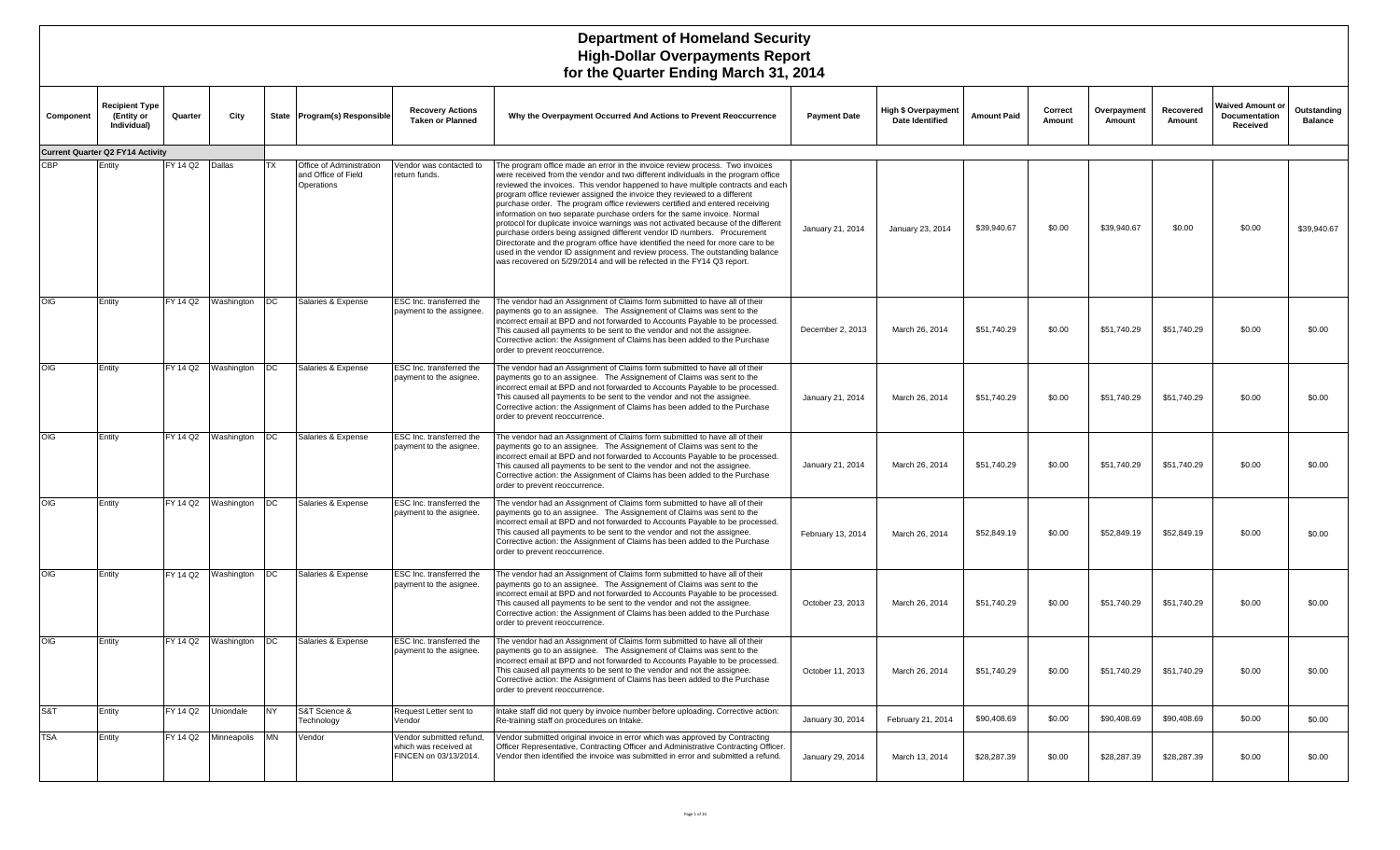|             | $\sim$ and waarter Entering martin 01, 2017        |          |                   |           |                                                                             |                                                    |                                                                                                                                                                                                                                                                                                                                                                                                                                                                                                                                                                                                                                                                                                                                                                                                                                                                                                                                                                                                                                                                                                                                                                                                                                                        |                                         |                                                      |                    |                   |                       |                     |                                                      |                               |
|-------------|----------------------------------------------------|----------|-------------------|-----------|-----------------------------------------------------------------------------|----------------------------------------------------|--------------------------------------------------------------------------------------------------------------------------------------------------------------------------------------------------------------------------------------------------------------------------------------------------------------------------------------------------------------------------------------------------------------------------------------------------------------------------------------------------------------------------------------------------------------------------------------------------------------------------------------------------------------------------------------------------------------------------------------------------------------------------------------------------------------------------------------------------------------------------------------------------------------------------------------------------------------------------------------------------------------------------------------------------------------------------------------------------------------------------------------------------------------------------------------------------------------------------------------------------------|-----------------------------------------|------------------------------------------------------|--------------------|-------------------|-----------------------|---------------------|------------------------------------------------------|-------------------------------|
| Component   | <b>Recipient Type</b><br>(Entity or<br>Individual) | Quarter  | City              |           | State Program(s) Responsible                                                | <b>Recovery Actions</b><br><b>Taken or Planned</b> | Why the Overpayment Occurred And Actions to Prevent Reoccurrence                                                                                                                                                                                                                                                                                                                                                                                                                                                                                                                                                                                                                                                                                                                                                                                                                                                                                                                                                                                                                                                                                                                                                                                       | <b>Payment Date</b>                     | <b>High \$ Overpayment</b><br><b>Date Identified</b> | <b>Amount Paid</b> | Correct<br>Amount | Overpayment<br>Amount | Recovered<br>Amount | <b>Waived Amount or</b><br>Documentation<br>Received | Outstanding<br><b>Balance</b> |
|             | <b>Current Quarter Q2 FY14 Activity</b>            |          |                   |           |                                                                             |                                                    |                                                                                                                                                                                                                                                                                                                                                                                                                                                                                                                                                                                                                                                                                                                                                                                                                                                                                                                                                                                                                                                                                                                                                                                                                                                        |                                         |                                                      |                    |                   |                       |                     |                                                      |                               |
| <b>TSA</b>  | Entity                                             | FY 14 Q2 | Herndon           | VA        | Vendor                                                                      | Refund request sent to<br>vendor.                  | Three different invoices for the same service/product was submitted due to price<br>disputes between vendor and Contracting Officer/Contracting Officer<br>Representative. Initial invoice was rejected due to price dispute and the invoice<br>number was entered by FINCEN with a "NPD" suffix to allow the vendor the ability<br>to re-submit the invoice using the original invoice number. The vendor resubmitted<br>the second invoice with an "R" suffix on the end vice using the original invoice<br>number with corrected pricing and was approved and paid. Three months later,<br>the vendor submitted a third invoice using the original invoice number and was<br>paid in error. This invoice was not flagged as a duplicate in our core accounting<br>system because the previous invoice submitted by the vendor had an "R" suffix.<br>The outstanding balance was recovered on 4/21/2014 and will be refected in the<br>FY14 Q3 report. In order to mitigate risk from vendors submitting duplicate<br>invoices, Contracting Officers and Contracting Officer Representatives need to<br>remain vigilant of account balances and ACOs on vendor invoice numbers<br>previously submitted and approved for goods and services provided. | February 25, 2014                       | March 4, 2014                                        | \$29,487.30        | \$0.00            | \$29,487.30           | \$0.00              | \$0.00                                               | \$29,487.30                   |
| TSA         | Entity                                             | FY 14 Q2 | Irving            | <b>TX</b> | Vendor                                                                      | Invoice offset                                     | The monthly lease was paid through the Recurring Charge Master (RCM). During<br>November 2013, the vendor also sent an electronic invoice to FINCEN (with a<br>different invoice number). It has been confirmed with the Real Estate Specialist<br>that this vendor has now been removed from RCM and will electronically submit<br>invoices to FINCEN. Supervisor is in communication with TSA to determine which<br>system the lease should be processed through. Additionally, the Real Estate<br>Specialist has ensured that FINCEN will be copied of any changes to the RCM<br>going forward. Furthermore, techs and Administrative Contracting Officer's has<br>been trained to look at previous payments on leases before issuing current<br>payment.                                                                                                                                                                                                                                                                                                                                                                                                                                                                                           | December 12, 2013                       | January 24, 2014                                     | \$65,052.84        | \$32,526.42       | \$32,526.42           | \$32,526.42         | \$0.00                                               | \$0.00                        |
| <b>USCG</b> | Individual                                         | FY 14 Q2 | <b>Kitty Hawk</b> | NC        | Coast Guard Pay &<br>Personnel Center -<br>Military Active & Reserve<br>Pay | Payroll deduction at<br>maximum rate.              | Late notification of death. Correction action: Instructions on how to report a retiree<br>death are printed every month in the retiree news letter.                                                                                                                                                                                                                                                                                                                                                                                                                                                                                                                                                                                                                                                                                                                                                                                                                                                                                                                                                                                                                                                                                                    | February 28, 2014                       | March 18, 2014                                       | \$6,466.30         | \$0.00            | \$6,466.30            | \$0.00              | \$0.00                                               | \$6,466.30                    |
| <b>USCG</b> | Individual                                         | FY 14 Q2 | Rockville         | <b>MD</b> | Coast Guard Pay &<br>Personnel Center -<br>Military Active & Reserve<br>Pay | Payroll deduction at<br>maximum rate.              | Late notification of death. Correction action: Instructions on how to report a retiree<br>death are printed every month in the retiree news letter.                                                                                                                                                                                                                                                                                                                                                                                                                                                                                                                                                                                                                                                                                                                                                                                                                                                                                                                                                                                                                                                                                                    | February 28, 2014                       | March 18, 2014                                       | \$5,464.45         | \$0.00            | \$5,464.45            | \$0.00              | \$0.00                                               | \$5,464.45                    |
| <b>USCG</b> | Individual                                         | FY 14 Q2 | Columbia          | <b>MD</b> | Coast Guard Pay &<br>Personnel Center -<br>Military Active & Reserve<br>Pay | Payroll deduction at<br>maximum rate               | Late notification of death. Correction action: Instructions on how to report a retiree<br>death are printed every month in the retiree news letter.                                                                                                                                                                                                                                                                                                                                                                                                                                                                                                                                                                                                                                                                                                                                                                                                                                                                                                                                                                                                                                                                                                    | January 31, 2014 &<br>February 28, 2014 | March 18, 2014                                       | \$10,121.82        | \$0.00            | \$10,121.82           | \$0.00              | \$0.00                                               | \$10,121.82                   |
| <b>USCG</b> | Individual                                         | FY 14 Q2 | Seattle           | WA        | Coast Guard Pay &<br>Personnel Center -<br>Military Active & Reserve<br>Pay | Payroll deduction at<br>maximum rate.              | Late notification of death. Correction action: Instructions on how to report a retiree<br>death are printed every month in the retiree news letter.                                                                                                                                                                                                                                                                                                                                                                                                                                                                                                                                                                                                                                                                                                                                                                                                                                                                                                                                                                                                                                                                                                    | January 31, 2014 &<br>February 28, 2014 | March 11, 2014                                       | \$14,990.04        | \$0.00            | \$14,990.04           | \$0.00              | \$0.00                                               | \$14,990.04                   |
| <b>USCG</b> | Individual                                         | FY 14 Q2 | Olney             | <b>MD</b> | Coast Guard Pay &<br>Personnel Center -<br>Military Active & Reserve<br>Pay | Payroll deduction at<br>maximum rate.              | Late notification of death. Correction action: Instructions on how to report a retiree<br>death are printed every month in the retiree news letter.                                                                                                                                                                                                                                                                                                                                                                                                                                                                                                                                                                                                                                                                                                                                                                                                                                                                                                                                                                                                                                                                                                    | February 28, 2014                       | March 11, 2014                                       | \$7,002.17         | \$0.00            | \$7,002.17            | \$0.00              | \$0.00                                               | \$7,002.17                    |
| <b>USCG</b> | Individual                                         | FY 14 Q2 | Tucson            | AZ        | Coast Guard Pay &<br>Personnel Center -<br>Military Active & Reserve<br>Pay | Payroll deduction at<br>maximum rate.              | Late notification of death. Correction action: Instructions on how to report a retiree<br>death are printed every month in the retiree news letter.                                                                                                                                                                                                                                                                                                                                                                                                                                                                                                                                                                                                                                                                                                                                                                                                                                                                                                                                                                                                                                                                                                    | January 31, 2014 &<br>February 28, 2014 | March 11, 2014                                       | \$8,244.79         | \$0.00            | \$8,244.79            | \$8,244.79          | \$0.00                                               | \$0.00                        |
| <b>USCG</b> | Individual                                         | FY 14 Q2 | Slidell           | LA        | Coast Guard Pay &<br>Personnel Center -<br>Military Active & Reserve<br>Pay | Payroll deduction at<br>maximum rate.              | Late notification of death. Correction action: Instructions on how to report a retiree<br>death are printed every month in the retiree news letter.                                                                                                                                                                                                                                                                                                                                                                                                                                                                                                                                                                                                                                                                                                                                                                                                                                                                                                                                                                                                                                                                                                    | February 28, 2014                       | March 5, 2014                                        | \$6.635.17         | \$0.00            | \$6,635.17            | \$0.00              | \$0.00                                               | \$6,635.17                    |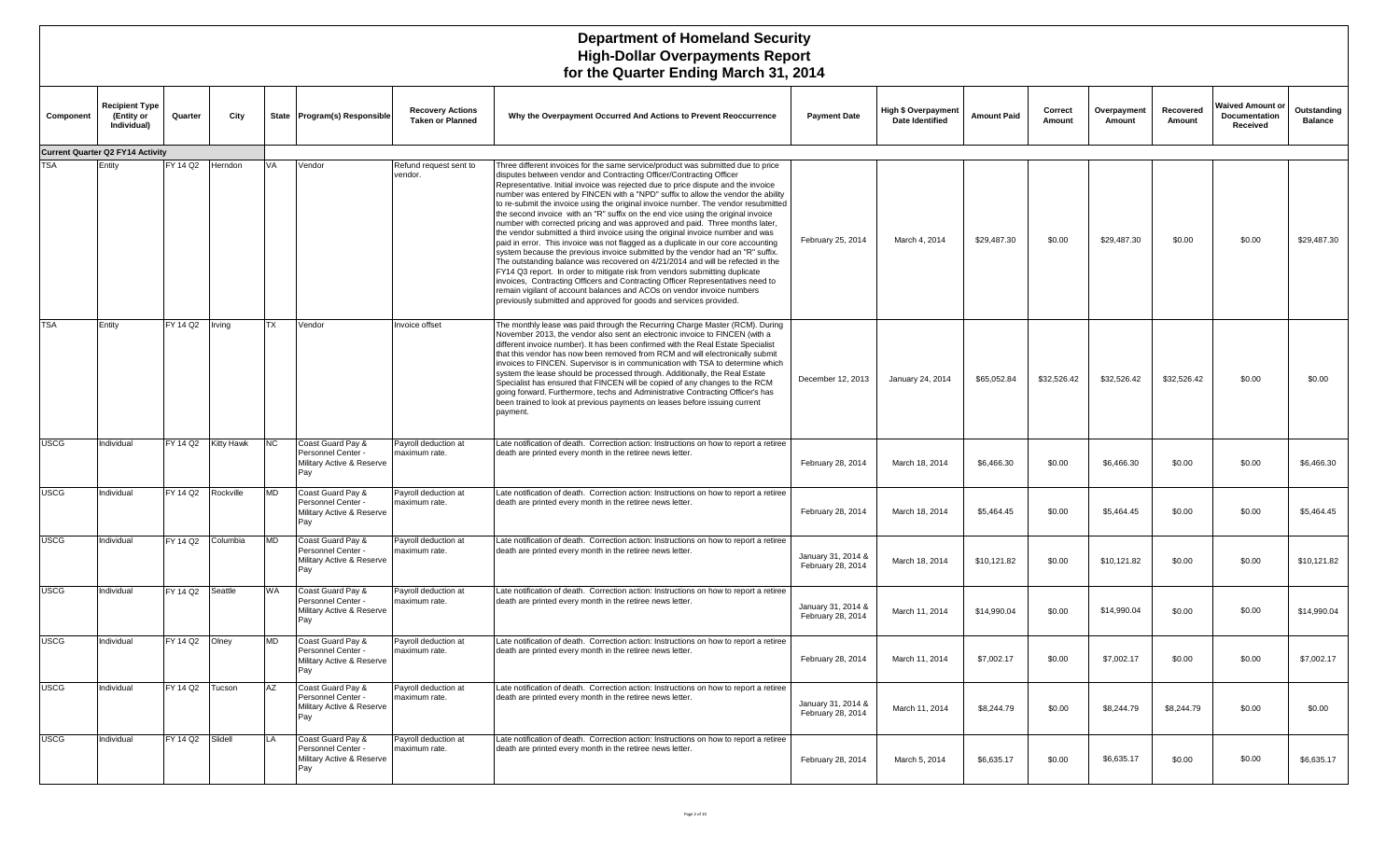| Component   | <b>Recipient Type</b><br>(Entity or<br>Individual) | Quarter           | City                    |           | State Program(s) Responsible                                                | <b>Recovery Actions</b><br><b>Taken or Planned</b> | Why the Overpayment Occurred And Actions to Prevent Reoccurrence                                                                                                                                                                                                                                                                                                                                                                                                                                                                                                                                                                                                                                                                                                                                                                                                         | <b>Payment Date</b>                     | <b>High \$ Overpayment</b><br>Date Identified | <b>Amount Paid</b> | Correct<br>Amount | Overpayment<br>Amount | Recovered<br>Amount | <b>Waived Amount of</b><br>Documentation<br>Received | Outstanding<br><b>Balance</b> |
|-------------|----------------------------------------------------|-------------------|-------------------------|-----------|-----------------------------------------------------------------------------|----------------------------------------------------|--------------------------------------------------------------------------------------------------------------------------------------------------------------------------------------------------------------------------------------------------------------------------------------------------------------------------------------------------------------------------------------------------------------------------------------------------------------------------------------------------------------------------------------------------------------------------------------------------------------------------------------------------------------------------------------------------------------------------------------------------------------------------------------------------------------------------------------------------------------------------|-----------------------------------------|-----------------------------------------------|--------------------|-------------------|-----------------------|---------------------|------------------------------------------------------|-------------------------------|
|             | <b>Current Quarter Q2 FY14 Activity</b>            |                   |                         |           |                                                                             |                                                    |                                                                                                                                                                                                                                                                                                                                                                                                                                                                                                                                                                                                                                                                                                                                                                                                                                                                          |                                         |                                               |                    |                   |                       |                     |                                                      |                               |
| <b>USCG</b> | Individual                                         |                   | FY 14 Q2 New London CT  |           | Coast Guard Pay &<br>Personnel Center -<br>Military Active & Reserve<br>Pay | Payroll deduction at<br>maximum rate.              | Overpayment due to payment of Base Military Pay at an incorrect rate. Corrective<br>acton: Local personnel office briefed on timeliness and accurate entry of pay rate.                                                                                                                                                                                                                                                                                                                                                                                                                                                                                                                                                                                                                                                                                                  | October 15,2013 to<br>December 1, 2013  | March 1, 2014                                 | \$6,100.00         | \$0.00            | \$6,100.00            | \$0.00              | \$0.00                                               | \$6,100.00                    |
| <b>USCG</b> | Individual                                         | FY 14 Q2          | Bismarck                | <b>ND</b> | Coast Guard Pay &<br>Personnel Center -<br>Military Active & Reserve<br>Pay | Payroll deduction at<br>maximum rate.              | Resulted from member using leave that was originally going to be paid out. The<br>Servicing Personnel Officer was counseled on the timeliness of information input to<br>decrease likelihood of overpayments.                                                                                                                                                                                                                                                                                                                                                                                                                                                                                                                                                                                                                                                            | November 26, 2013                       | February 18, 2014                             | \$6,217.84         | \$0.00            | \$6,217.84            | \$6,217.84          | \$0.00                                               | \$0.00                        |
| <b>USCG</b> | Individual                                         | FY 14 Q2 Bethesda |                         | <b>MD</b> | Coast Guard Pay &<br>Personnel Center -<br>Military Active & Reserve<br>Pay | Payroll deduction at<br>maximum rate.              | Late notification of death. Correction action: Instructions on how to report a retiree<br>death are printed every month in the retiree news letter                                                                                                                                                                                                                                                                                                                                                                                                                                                                                                                                                                                                                                                                                                                       | February 1, 2014                        | February 11, 2014                             | \$6,034.41         | \$0.00            | \$6,034.41            | \$6,034.41          | \$0.00                                               | \$0.00                        |
| <b>USCG</b> | Entity                                             | FY 14 Q2 Fairfax  |                         | VA        | <b>USCG Finance Center</b>                                                  | to fully recoup funds                              | An invoice offset was taken   A duplicate invoice was submitted for services rendered utilizing two separate<br>invoice numbers. A recovery audit team discovered the duplicate payment from<br>the vendor who submitted the two invoices and notified the Finance Center of this<br>error. The vendor agreed to an offset on another invoice to recover funds. The<br>current control is to review the period of performance with the invoice acceptance<br>date. Corrective action: Include period of performance in the Finance Center's<br>nternal document posting sheet used to track contract funding which will serve as<br>further verification of past invoices and prior period of performances.                                                                                                                                                              | July 29, 2013                           | February 4, 2014                              | \$46,304.68        | \$0.00            | \$46,304.68           | \$46,304.68         | \$0.00                                               | \$0.00                        |
| <b>USCG</b> | Individual                                         | FY 14 Q2          | Boston                  | MA        | Coast Guard Pay &<br>Personnel Center -<br>Military Active & Reserve<br>Pay | Payroll deduction at<br>maximum rate.              | Member did not report his divorce in a timely manner. Member was informed of<br>the need for timely reporting.                                                                                                                                                                                                                                                                                                                                                                                                                                                                                                                                                                                                                                                                                                                                                           | October 1, 2013 to<br>December 15, 2013 | February 1, 2014                              | \$5,624.58         | \$0.00            | \$5,624.58            | \$0.00              | \$0.00                                               | \$5.624.58                    |
| <b>USCG</b> | Individual                                         | FY 14 Q2          | Charleston              | <b>SC</b> | Coast Guard Pay &<br>Personnel Center -<br>Military Active & Reserve<br>Pay | Payroll deduction at<br>maximum rate.              | Overpayment due to error in disability pay calculation. Member was originally<br>rated at 100% instead of 60%. Error was found upon review of case. Corrective<br>action: Will ensure better communication between Veterans Administration and<br>Coast Guard in future to prevent reoccurrence.                                                                                                                                                                                                                                                                                                                                                                                                                                                                                                                                                                         | February 1, 2006                        | January 10, 2014                              | \$15,541.00        | \$0.00            | \$15,541.00           | \$15,541.00         | \$0.00                                               | \$0.00                        |
| <b>USCG</b> | Entity                                             | FY 14 Q2 Pasadena |                         | CA        | <b>Coast Guard Cutter</b><br>Boutwell                                       | to vendor.                                         | Refund Request Letter sent Coast Guard unit submitted a fuel requisition to the vendor. Coast Guard Finance<br>Center received and paid the transaction via the Intergovernmental Payments and<br>Collections process and later Coast Guard unit prepared a purchase order for the<br>same fuel request to the same vendor. Once the purchase order was received<br>and receipted, the invoice was paid. Both transactions were processed through<br>separate divisions. Corrective action: To prevent reoccurrence, payables will<br>validate future purchase orders to ensure no duplicate transactions have been<br>submitted with a separate document number. In addition, a coordinated effort will<br>be implemented between the Office of Financial Energy and the Coast Guard<br>Finance Center's Payables division to identify possible duplicate transactions. | 22 September 2008.                      | January 9, 2014                               | \$765,398.63       | \$323,415.29      | \$441,983.34          | \$0.00              | \$0.00                                               | \$441,983.34                  |
| <b>USCG</b> | Individual                                         |                   | FY 14 Q2 New Bedford MA |           | Coast Guard Pay &<br>Personnel Center -<br>Military Active & Reserve<br>Pay | Payroll deduction at<br>maximum rate.              | Late notification of death. Correction action: Instructions on how to report a retiree<br>death are printed every month in the retiree news letter                                                                                                                                                                                                                                                                                                                                                                                                                                                                                                                                                                                                                                                                                                                       | December 31, 2013                       | January 6, 2014                               | \$5,368.66         | \$0.00            | \$5,368.66            | \$5,368.66          | \$0.00                                               | \$0.00                        |
| <b>USCG</b> | Individual                                         | FY 14 Q2          | Seattle                 | WA        | Coast Guard Pay &<br>Personnel Center -<br>Military Active & Reserve<br>Pay | Payroll deduction at<br>maximum rate.              | Late notification of death. Correction action: Instructions on how to report a retiree<br>death are printed every month in the retiree news letter.                                                                                                                                                                                                                                                                                                                                                                                                                                                                                                                                                                                                                                                                                                                      | December 31, 2013                       | January 2, 2014                               | \$8,859.51         | \$0.00            | \$8,859.51            | \$8,859.51          | \$0.00                                               | \$0.00                        |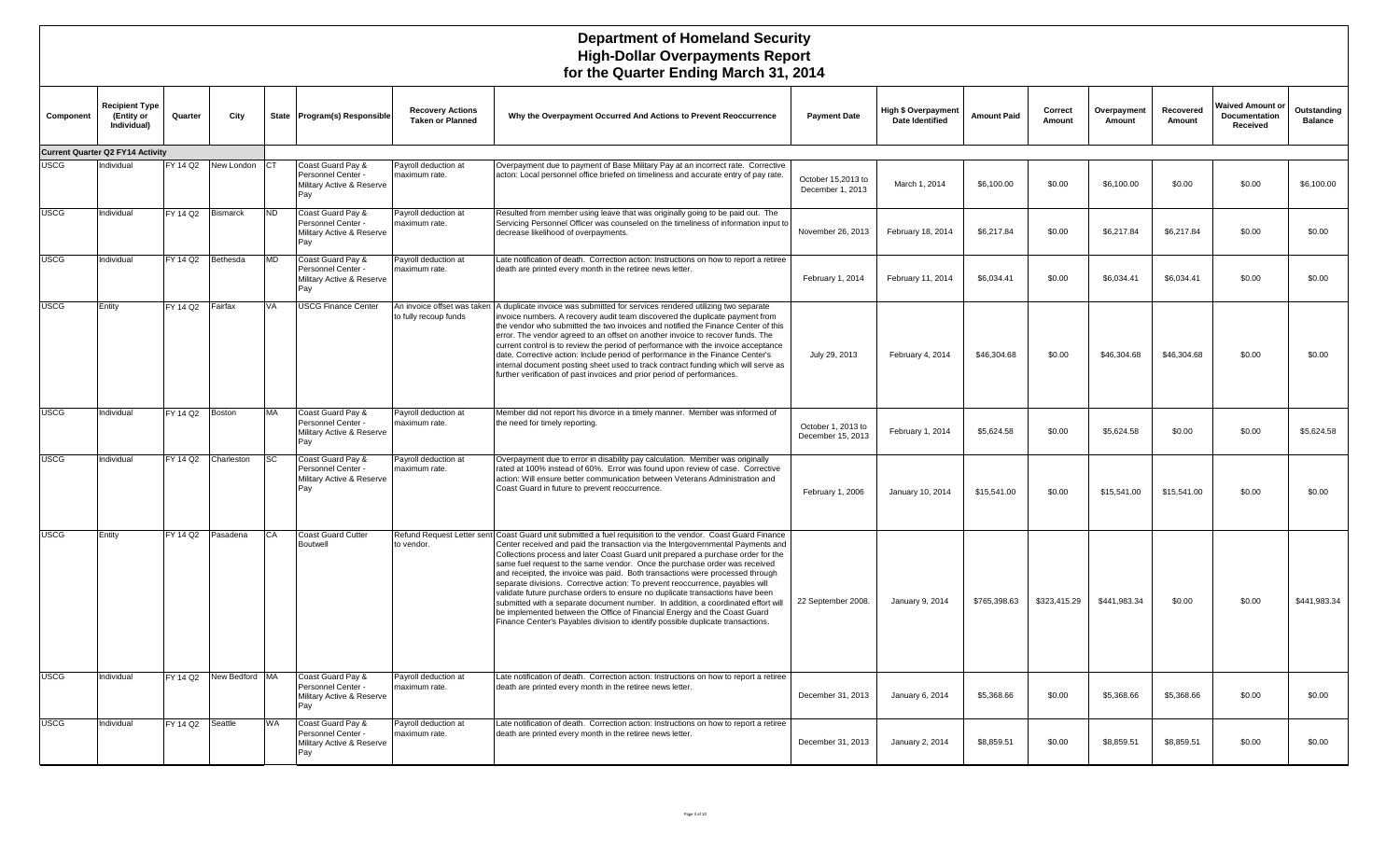| Component    | Recipient Type<br>(Entity or<br>Individual) | Quarter      | City              |            | State Program(s) Responsible                                                | <b>Recovery Actions</b><br><b>Taken or Planned</b>                         | Why the Overpayment Occurred And Actions to Prevent Reoccurrence                                                                                                                                                                                                                                                                                                                                                                                                                                            | <b>Payment Date</b> | <b>High \$ Overpayment</b><br><b>Date Identified</b> | <b>Amount Paid</b> | Correct<br>Amount | Overpayment<br>Amount         | Recovered<br>Amount | Waived Amount or<br><b>Documentation</b><br>Received | Outstanding<br><b>Balance</b> |
|--------------|---------------------------------------------|--------------|-------------------|------------|-----------------------------------------------------------------------------|----------------------------------------------------------------------------|-------------------------------------------------------------------------------------------------------------------------------------------------------------------------------------------------------------------------------------------------------------------------------------------------------------------------------------------------------------------------------------------------------------------------------------------------------------------------------------------------------------|---------------------|------------------------------------------------------|--------------------|-------------------|-------------------------------|---------------------|------------------------------------------------------|-------------------------------|
|              | <b>Current Quarter Q2 FY14 Activity</b>     |              |                   |            |                                                                             |                                                                            |                                                                                                                                                                                                                                                                                                                                                                                                                                                                                                             |                     |                                                      |                    |                   |                               |                     |                                                      |                               |
| <b>USCG</b>  | Individual                                  | FY 14 Q2     | Juno Beach        | IFL.       | Coast Guard Pay &<br>Personnel Center -<br>Military Active & Reserve<br>Pay | Payroll deduction at<br>maximum rate.                                      | Late notification of death. Correction action: Instructions on how to report a retiree<br>death are printed every month in the retiree news letter.                                                                                                                                                                                                                                                                                                                                                         | December 31, 2013   | January 2, 2014                                      | \$5,002.67         | \$0.00            | \$5,002.67                    | \$5,002.67          | \$0.00                                               | \$0.00                        |
| <b>USCG</b>  | Individual                                  | FY 14 Q2     | Rancho<br>Muriet  | CA         | Coast Guard Pay &<br>Personnel Center<br>Military Active & Reserve<br>Pav   | Payroll deduction at<br>maximum rate.                                      | Late notification of death. Correction action: Instructions on how to report a retiree<br>death are printed every month in the retiree news letter.                                                                                                                                                                                                                                                                                                                                                         | December 31, 2013   | January 2, 2014                                      | \$6,525.04         | \$0.00            | \$6,525.04                    | \$6,525.04          | \$0.00                                               | \$0.00                        |
| <b>USCG</b>  | Individual                                  | FY 14 Q2     | Rochester         | NY.        | Coast Guard Pay &<br>Personnel Center -<br>Military Active & Reserve<br>Pay | Payroll deduction at<br>maximum rate.                                      | Member was reservist, overpaid while on active duty orders basic pay and enlisted<br>basic allowance for subsistence. Corrective action: Servicing Personnel Office<br>counseled on implications of late data entry to minimize overpayments.                                                                                                                                                                                                                                                               | November 15, 2013   | January 2, 2014                                      | \$6,779.56         | \$0.00            | \$6,779.56                    | \$1,013.90          | \$0.00                                               | \$5,765.66                    |
| <b>USCG</b>  | Individual                                  | FY 14 Q2 Roy |                   | <b>WA</b>  | Coast Guard Pay &<br>Personnel Center -<br>Military Active & Reserve<br>Pav | Payroll deduction at<br>maximum rate.                                      | Late notification of death. Correction action: Instructions on how to report a retiree<br>death are printed every month in the retiree news letter.                                                                                                                                                                                                                                                                                                                                                         | December 31, 2013   | January 2, 2014                                      | \$5,919.96         | \$0.00            | \$5,919.96                    | \$5,919.96          | \$0.00                                               | \$0.00                        |
| <b>USCIS</b> | Entity                                      | FY 14 Q2     | Virginia Beach VA |            | USCIS Office of<br><b>Information Tech</b>                                  | to vendor.                                                                 | Refund Request Letter sent The invoice was re-submitted with a different invoice number for the same<br>services. The contracting officer had not signed the Payment Authorization Form.<br>Corrective action: Conduct additional training on Payment Authorization Forms<br>regarding contracting officer representative Invoice Approval versus contracting<br>officer Payment Authorization Approval/ i.e. contracting officer approval required to<br>Intake and process invoice for payment.           | January 9, 2014     | January 28, 2014                                     | \$1,032,707.15     | \$0.00            | \$1,032,707.15 \$1,032,707.15 |                     | \$0.00                                               | \$0.00                        |
| <b>USSS</b>  | Individual                                  | FY 14 Q2     | Washington        | <b>IDC</b> | Payroll                                                                     | Employee has requested<br>waiver for overpayment.<br>Pending legal review. | The US Secret Service (USSS) Payroll Department discovered that an employee<br>received Technician pay that he should not have been received. USSS Payroll<br>Department has been working with the employee, USSS Legal Office and the<br>National Finance Center (NFC) to resolve the overpayment. Corrective action:<br>The USSS Payroll Department has been running quality control reports to ensure<br>that only those employees that should be receiving technician pay are actually<br>receiving it. | September 1, 2007   | February 7, 2014                                     | \$9,425.40         | \$0.00            | \$9,425.40                    | \$0.00              | \$0.00                                               | \$9,425.40                    |
|              |                                             |              |                   |            |                                                                             |                                                                            |                                                                                                                                                                                                                                                                                                                                                                                                                                                                                                             |                     |                                                      |                    |                   |                               |                     |                                                      |                               |
|              |                                             |              |                   |            |                                                                             |                                                                            |                                                                                                                                                                                                                                                                                                                                                                                                                                                                                                             |                     | Total                                                | \$2,555,461.36     | \$355,941.71      | \$2,199,519.65 \$1,610,512.75 |                     | \$0.00                                               | \$589.006.90                  |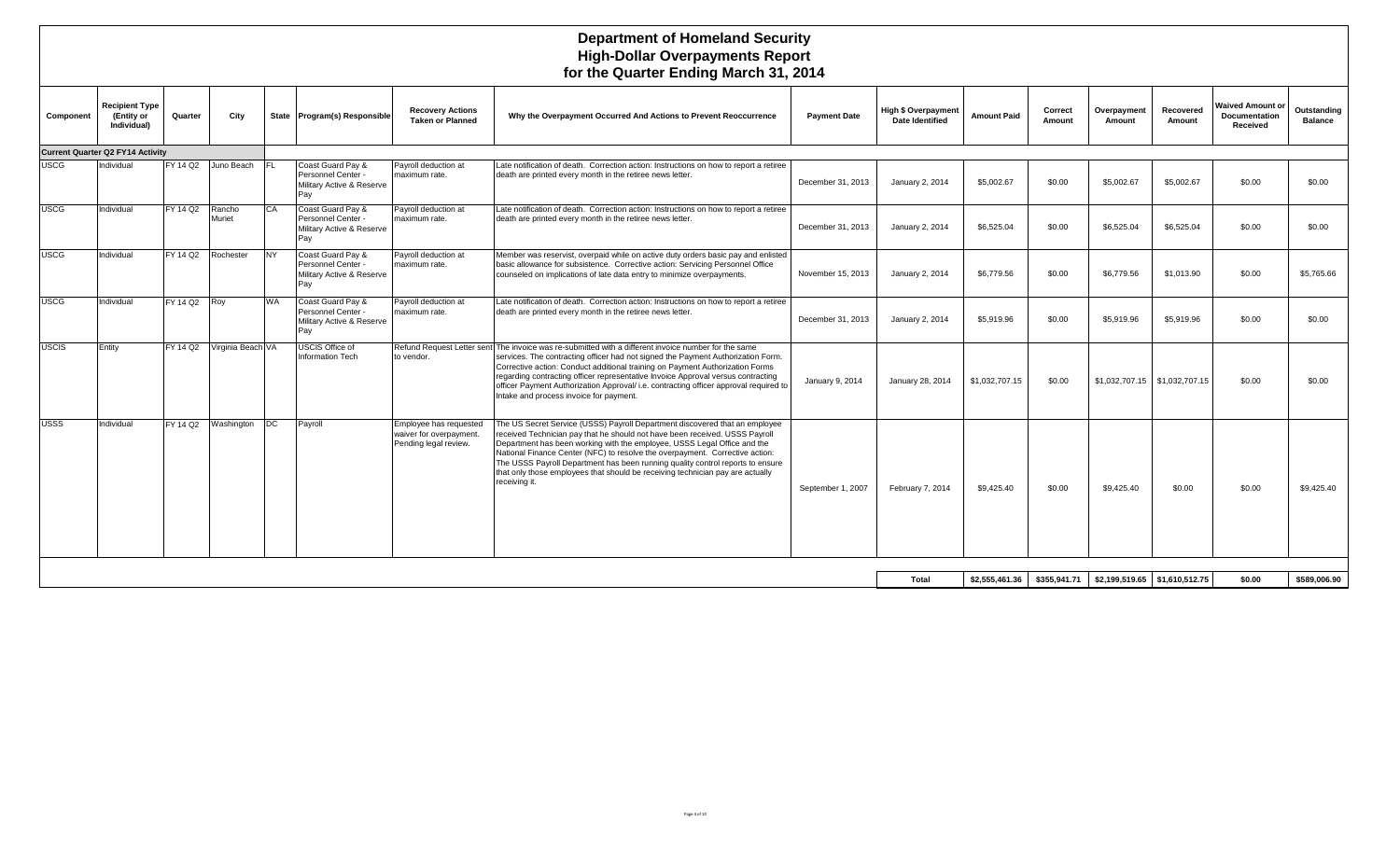| <b>Debts Under Collection by DHS</b> |                                                    |                                      |           |                                         |                                                                                                                                                                                                                                                                                                                                                                                                                                                                                                                                                                                                                                                       |                     |                                               |                    |                   |                       |                     |                               |                     |
|--------------------------------------|----------------------------------------------------|--------------------------------------|-----------|-----------------------------------------|-------------------------------------------------------------------------------------------------------------------------------------------------------------------------------------------------------------------------------------------------------------------------------------------------------------------------------------------------------------------------------------------------------------------------------------------------------------------------------------------------------------------------------------------------------------------------------------------------------------------------------------------------------|---------------------|-----------------------------------------------|--------------------|-------------------|-----------------------|---------------------|-------------------------------|---------------------|
| Component                            | Recipient<br><b>Type (Entity</b><br>or Individual) | City                                 |           | State Program(s) Responsible            | <b>Recovery Action Taken or Planned</b>                                                                                                                                                                                                                                                                                                                                                                                                                                                                                                                                                                                                               | <b>Payment Date</b> | <b>High \$ Overpayment</b><br>Date Identified | <b>Amount Paid</b> | Correct<br>Amount | Overpayment<br>Amount | Recovered<br>Amount | Outstanding<br><b>Balance</b> | Days<br>Outstanding |
| <b>FEMA</b>                          | Entity                                             | <b>Boston</b>                        | <b>MA</b> | <b>Transit Securty Grant</b><br>Program | Grantee has been notified for supporting documentation.                                                                                                                                                                                                                                                                                                                                                                                                                                                                                                                                                                                               | July 26, 2011       | January 15, 2013                              | \$163,757.98       | \$0.00            | \$163,757.98          | \$0.00              | \$163,757.98                  | 440                 |
| <b>FEMA</b>                          | Entity                                             | Boston                               | <b>MA</b> | <b>Transit Securty Grant</b><br>Program | Grantee has been notified for supporting documentation.                                                                                                                                                                                                                                                                                                                                                                                                                                                                                                                                                                                               | July 26, 2011       | January 15, 2013                              | \$120,424.94       | \$0.00            | \$120,424.94          | \$0.00              | \$120,424.94                  | 440                 |
| <b>FEMA</b>                          | Entity                                             | <b>Boston</b>                        | <b>MA</b> | <b>Transit Securty Grant</b><br>Program | Grantee has been notified for supporting documentation.                                                                                                                                                                                                                                                                                                                                                                                                                                                                                                                                                                                               | July 26, 2011       | January 15, 2013                              | \$106,439.09       | \$0.00            | \$106,439.09          | \$0.00              | \$106,439.09                  | 440                 |
| <b>FEMA</b>                          | Entity                                             | <b>Boston</b>                        | <b>MA</b> | <b>Transit Securty Grant</b><br>Program | Grantee has been notified for supporting documentation.                                                                                                                                                                                                                                                                                                                                                                                                                                                                                                                                                                                               | July 26, 2011       | January 15, 2013                              | \$63,119.75        | \$0.00            | \$63,119.75           | \$0.00              | \$63,119.75                   | 440                 |
| <b>FEMA</b>                          | Entity                                             | Steeville.<br>Randolph<br>County     | IIL       | Emergency Food &<br>Shelter Program     | OGC has determined that FEMA cannot implement collection actions on<br>EFSP improper payments. The Servicing Agent (United Way) will collect<br>funds from the Charitable Organization. The Servicing Agent will provide<br>collection details by the 15th of each month. The Servicing Agent has<br>reached out to the Charitable Organization and informed them that either<br>they supply additional documentation to support their drawdowns or return<br>the funds. If the Charitable Organization does not comply with the Servicing<br>Agent's request, they will be denied any future funding from the Emergency<br>Food and Shelter Program. | December 1, 2009    | November 15, 2011                             | \$25,364.00        | \$0.00            | \$25,364.00           | \$8,591.55          | \$16,772.45                   | 867                 |
| <b>FEMA</b>                          | Entity                                             | Mansfield.<br>Richland<br>County     | <b>OH</b> | Emergency Food &<br>Shelter Program     | OGC has determined that FEMA cannot implement collection actions on<br>EFSP improper payments. The Servicing Agent (United Way) will collect<br>funds from the Charitable Organization. The Servicing Agent will provide<br>collection details by the 15th of each month. The Servicing Agent has<br>reached out to the Charitable Organization and informed them that either<br>they supply additional documentation to support their drawdowns or return<br>the funds. If the Charitable Organization does not comply with the Servicing<br>Agent's request, they will be denied any future funding from the Emergency<br>Food and Shelter Program. | November 23, 2009   | November 15, 2011                             | \$26,837.50        | \$11,137.50       | \$15,700.00           | \$0.00              | \$15,700.00                   | 867                 |
| <b>FEMA</b>                          | Entity                                             | Jacksonville,<br><b>Duval County</b> | IFL.      | Emergency Food &<br>Shelter Program     | OGC has determined that FEMA cannot implement collection actions on<br>EFSP improper payments. The Servicing Agent (United Way) will collect<br>funds from the Charitable Organization. The Servicing Agent will provide<br>collection details by the 15th of each month. The Servicing Agent has<br>reached out to the Charitable Organization and informed them that either<br>they supply additional documentation to support their drawdowns or return<br>the funds. If the Charitable Organization does not comply with the Servicing<br>Agent's request, they will be denied any future funding from the Emergency<br>Food and Shelter Program. | May 18, 2009        | November 15, 2011                             | \$27,830,00        | \$15,782.74       | \$12,047.26           | \$0.00              | \$12.047.26                   | 867                 |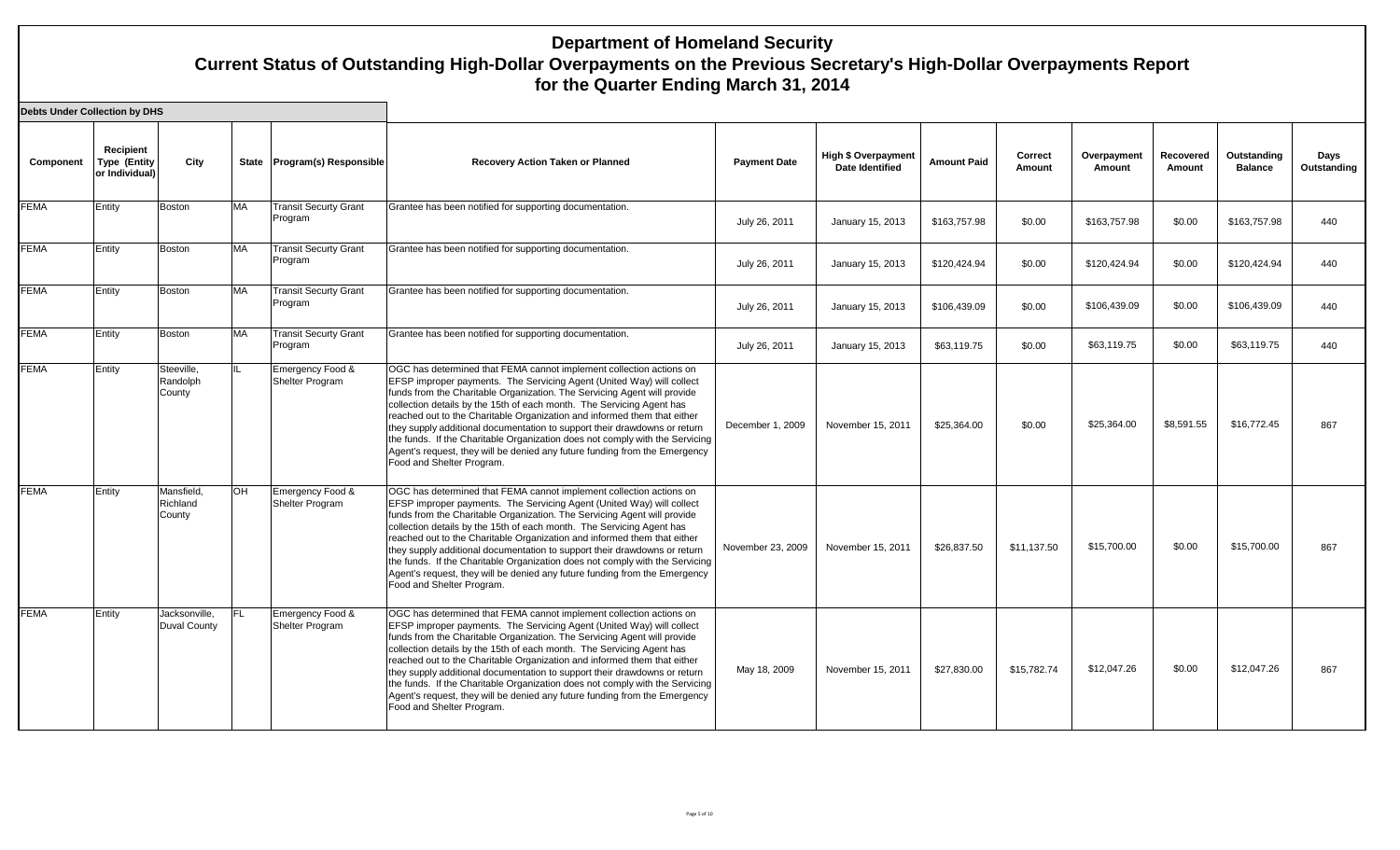| <b>Debts Under Collection by DHS</b> |                                                    |                                    |            |                                                                             |                                                                                                                                                                                                                                                                                                                                                                                                                                                                                                                                                                                                                                                       |                                   |                                                      |                    |                   |                       |                     |                               |                     |
|--------------------------------------|----------------------------------------------------|------------------------------------|------------|-----------------------------------------------------------------------------|-------------------------------------------------------------------------------------------------------------------------------------------------------------------------------------------------------------------------------------------------------------------------------------------------------------------------------------------------------------------------------------------------------------------------------------------------------------------------------------------------------------------------------------------------------------------------------------------------------------------------------------------------------|-----------------------------------|------------------------------------------------------|--------------------|-------------------|-----------------------|---------------------|-------------------------------|---------------------|
| Component                            | Recipient<br><b>Type (Entity</b><br>or Individual) | City                               |            | State Program(s) Responsible                                                | <b>Recovery Action Taken or Planned</b>                                                                                                                                                                                                                                                                                                                                                                                                                                                                                                                                                                                                               | <b>Payment Date</b>               | <b>High \$ Overpayment</b><br><b>Date Identified</b> | <b>Amount Paid</b> | Correct<br>Amount | Overpayment<br>Amount | Recovered<br>Amount | Outstanding<br><b>Balance</b> | Days<br>Outstanding |
| <b>FEMA</b>                          | Entity                                             | Sylcauga,<br>Talladega<br>County   | <b>AL</b>  | Emergency Food &<br>Shelter Program                                         | OGC has determined that FEMA cannot implement collection actions on<br>EFSP improper payments. The Servicing Agent (United Way) will collect<br>funds from the Charitable Organization. The Servicing Agent will provide<br>collection details by the 15th of each month. The Servicing Agent has<br>reached out to the Charitable Organization and informed them that either<br>they supply additional documentation to support their drawdowns or return<br>the funds. If the Charitable Organization does not comply with the Servicing<br>Agent's request, they will be denied any future funding from the Emergency<br>Food and Shelter Program. | October 28, 2009                  | November 15, 2011                                    | \$52,549.00        | \$0.00            | \$52,549.00           | \$0.00              | \$52,549.00                   | 867                 |
| <b>FEMA</b>                          | Entity                                             | Englewood,<br><b>Bergen County</b> | <b>INJ</b> | Emergency Food &<br>Shelter Program                                         | OGC has determined that FEMA cannot implement collection actions on<br>EFSP improper payments. The Servicing Agent (United Way) will collect<br>funds from the Charitable Organization. The Servicing Agent will provide<br>collection details by the 15th of each month. The Servicing Agent has<br>reached out to the Charitable Organization and informed them that either<br>they supply additional documentation to support their drawdowns or return<br>the funds. If the Charitable Organization does not comply with the Servicing<br>Agent's request, they will be denied any future funding from the Emergency<br>Food and Shelter Program. | October 7, 2009                   | November 15, 2011                                    | \$178,890.00       | \$118,489.40      | \$60,400.60           | \$0.00              | \$60,400.60                   | 867                 |
| <b>FEMA</b>                          | Entity                                             | Carson City                        | <b>NV</b>  | <b>Homeland Security Grant</b><br>Program                                   | FEMA CFO office requested additional supporting documenation from the<br>program office. State of Nevada documentation is under ongoing review by<br>the program office.                                                                                                                                                                                                                                                                                                                                                                                                                                                                              | September 30, 2009                | August 5, 2010                                       | \$27,609.10        | \$0.00            | \$27,609.10           | \$0.00              | \$27,609.10                   | 1334                |
| <b>USCG</b>                          | Individual                                         | Portsmouth                         | <b>VA</b>  | Coast Guard Pay &<br>Personnel Center -<br>Military Active & Reserve<br>Pav | Payroll deduction at maximum rate.                                                                                                                                                                                                                                                                                                                                                                                                                                                                                                                                                                                                                    | April 1, 2011 to June<br>15, 2013 | December 10, 2013                                    | \$51,074.15        | \$0.00            | \$51,074.15           | \$547.01            | \$50,527.14                   | 111                 |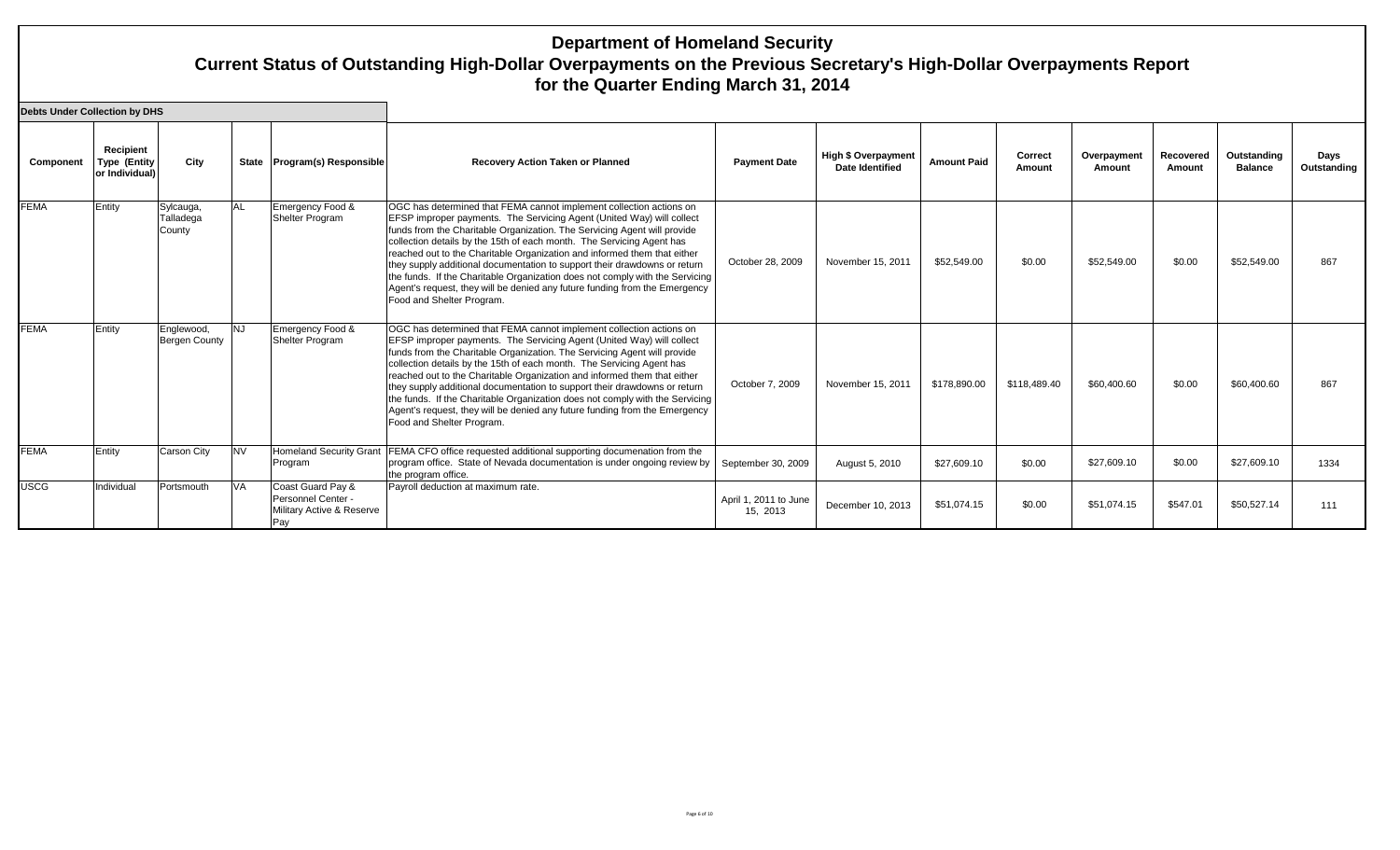| Debts Under Collection by DHS |  |
|-------------------------------|--|
|-------------------------------|--|

| Component   | Recipient<br><b>Type (Entity</b><br>or Individual) | City               |           | State Program(s) Responsible                                                | <b>Recovery Action Taken or Planned</b> | <b>Payment Date</b>                  | <b>High \$ Overpayment</b><br>Date Identified | <b>Amount Paid</b> | Correct<br>Amount | Overpayment<br>Amount | Recovered<br>Amount | Outstanding<br><b>Balance</b> | Days<br>Outstanding |
|-------------|----------------------------------------------------|--------------------|-----------|-----------------------------------------------------------------------------|-----------------------------------------|--------------------------------------|-----------------------------------------------|--------------------|-------------------|-----------------------|---------------------|-------------------------------|---------------------|
| <b>USCG</b> | Individual                                         | Baltimore          | <b>MD</b> | Coast Guard Pay &<br>Personnel Center -<br>Military Active & Reserve<br>Pay | Payroll deduction at maximum rate.      | June 1, 2008 to<br>October 1, 2013   | December 4, 2013                              | \$12,307.00        | \$0.00            | \$12,307.00           | \$406.68            | \$11.900.32                   | 117                 |
| <b>USCG</b> | Individual                                         | Cheasapeake        | VA        | Coast Guard Pay &<br>Personnel Center -<br>Military Active & Reserve<br>Pay | Payroll deduction at maximum rate.      | April 01, 2009 to<br>August 15, 2009 | December 3, 2013                              | \$5,685.13         | \$0.00            | \$5,685.13            | \$328.24            | \$5,356.89                    | 118                 |
| <b>USCG</b> | Individual                                         | Portland           | <b>OR</b> | Coast Guard Pay &<br>Personnel Center -<br>Military Active & Reserve<br>Pay | Payroll deduction at maximum rate.      | October 15, 2013                     | December 1, 2013                              | \$5,511.75         | \$0.00            | \$5,511.75            | \$462.67            | \$5,049.08                    | 120                 |
| <b>USCG</b> | Individual                                         | Honolulu           | lнı       | Coast Guard Pay &<br>Personnel Center -<br>Military Active & Reserve<br>Pay | Payroll deduction at maximum rate.      | August 15, 2013                      | October 1, 2013                               | \$5,318.99         | \$0.00            | \$5,318.99            | \$82.66             | \$5,236.33                    | 181                 |
| <b>USCG</b> | Individual                                         | Punte Gorta        | IFL.      | Coast Guard Pay &<br>Personnel Center -<br>Military Active & Reserve<br>Pay | Payroll deduction at maximum rate.      | August 15, 2013                      | September 18, 2013                            | \$13,169.60        | \$0.00            | \$13,169.60           | \$1,234.53          | \$11,935.07                   | 194                 |
| <b>USCG</b> | Individual                                         | <b>New Orleans</b> | <b>LA</b> | Coast Guard Pay &<br>Personnel Center -<br>Military Active & Reserve<br>Pay | Payroll deduction at maximum rate.      | July 1, 2013 - Aug<br>31, 2013       | September 1, 2013                             | \$7,137.97         | \$0.00            | \$7,137.97            | \$1,513.15          | \$5,624.82                    | 211                 |
| <b>USCG</b> | Individual                                         | Seward             | AK        | Coast Guard Pay &<br>Personnel Center -<br>Military Active & Reserve<br>Pay | Payroll deduction at maximum rate.      | May 15, 2013 - June<br>30, 2013      | August 1, 2013                                | \$7,059.49         | \$1.868.85        | \$5,190.64            | \$416.09            | \$4,774.55                    | 242                 |
| <b>USCG</b> | Individual                                         | San Juan           | <b>PR</b> | Coast Guard Pay &<br>Personnel Center -<br>Military Active & Reserve<br>Pay | Payroll deduction at maximum rate.      | Jan 1, 2013 - May 31,<br>2013        | July 1, 2013                                  | \$16,607.00        | \$0.00            | \$16,607.00           | \$5,769.66          | \$10,837.34                   | 273                 |
| <b>USCG</b> | Individual                                         | San Francisco CA   |           | Coast Guard Pay &<br>Personnel Center                                       | Payroll deduction at maximum rate.      | April 15, 2013                       | April 30, 2013                                | \$5,923.50         | \$0.00            | \$5,923.50            | \$1,076.52          | \$4,846.98                    | 335                 |
| <b>USCG</b> | Individual                                         | Nashville          | <b>TN</b> | Coast Guard Pay &<br>Personnel Center                                       | Payroll deduction at maximum rate.      | March 14, 2013                       | April 25, 2013                                | \$9,195.67         | \$0.00            | \$9,195.67            | \$2,582.55          | \$6,613.12                    | 340                 |
| <b>USCG</b> | Individual                                         | Toledo             | <b>OH</b> | Coast Guard Pay &<br>Personnel Center                                       | Payroll deduction at maximum rate.      | December 21, 2012                    | April 8, 2013                                 | \$8,117.06         | \$1,870.64        | \$6,246.42            | \$4,882.67          | \$1,363.75                    | 357                 |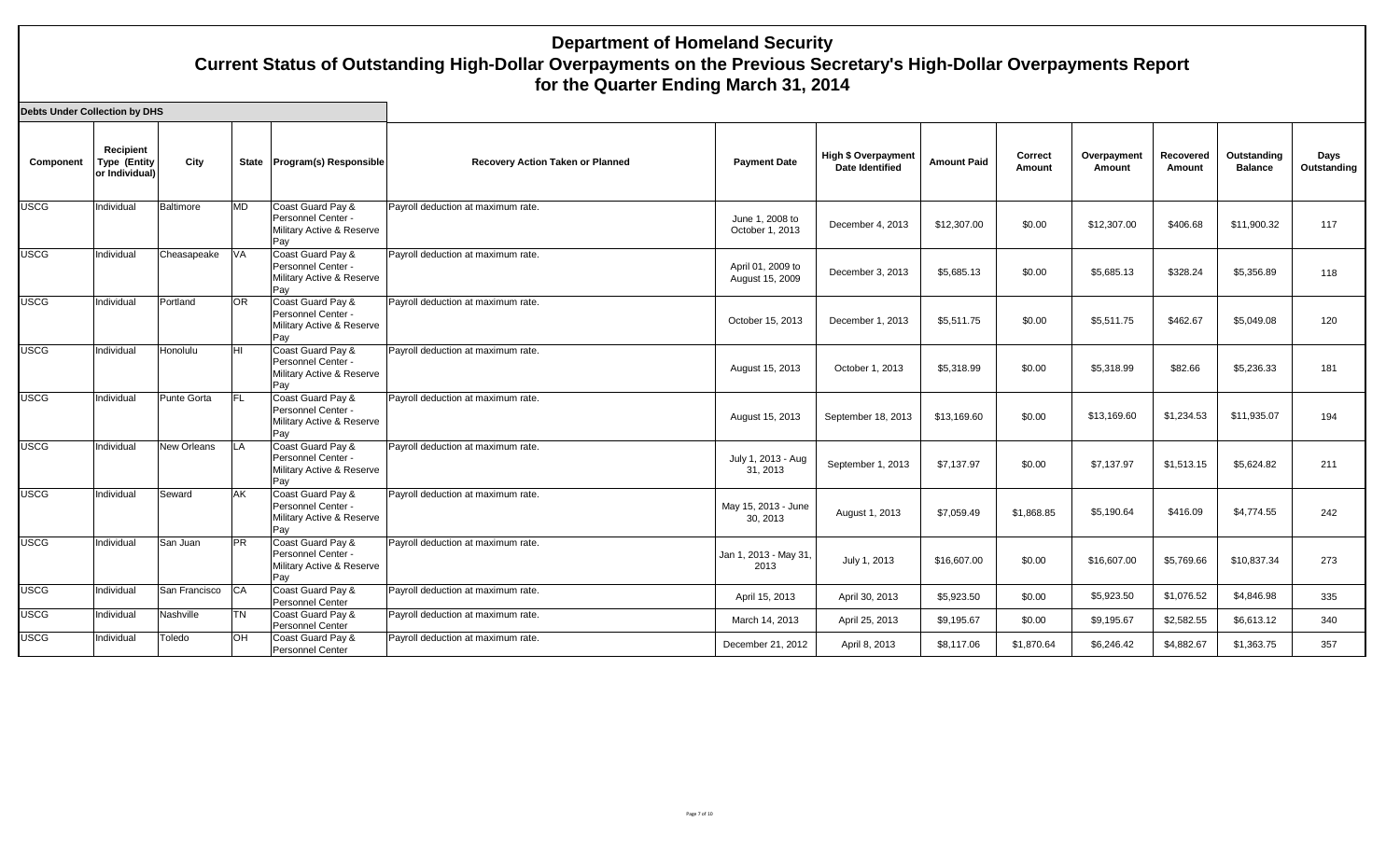| Recipient  | City        |                                       |                                                                             | <b>Recovery Action Taken or Planned</b> | <b>Payment Date</b>                                                                                                                                              | <b>High \$ Overpayment</b><br><b>Date Identified</b> | <b>Amount Paid</b> | Correct<br>Amount | Overpayment<br>Amount | <b>Recovered</b><br>Amount | Outstanding<br><b>Balance</b> | Days<br>Outstanding |
|------------|-------------|---------------------------------------|-----------------------------------------------------------------------------|-----------------------------------------|------------------------------------------------------------------------------------------------------------------------------------------------------------------|------------------------------------------------------|--------------------|-------------------|-----------------------|----------------------------|-------------------------------|---------------------|
| Individual | Pensacola   | <b>FL</b>                             | Coast Guard Pay &<br>Personnel Center                                       | Payroll deduction at maximum rate.      | February 1, 2013                                                                                                                                                 | April 5, 2013                                        | \$5,032.26         | \$0.00            | \$5,032.26            | \$2,675.46                 | \$2,356.80                    | 360                 |
| Individual | Japan       | Japan                                 | Pay & Personnel Center                                                      | Payroll deduction at maximum rate.      | July 1, 2012 to<br>September 30, 2012                                                                                                                            | November 28, 2012                                    | \$8,160.98         | \$0.00            | \$8,160.98            | \$5,907.82                 | \$2,253.16                    | 488                 |
| Individual | New York    | N <sub>Y</sub>                        | Coast Guard Pay &<br>Personnel Center                                       | Payroll deduction at maximum rate.      | September 30, 2011                                                                                                                                               | April 8, 2013                                        | \$10,893.70        | \$0.00            | \$10,893.70           | \$250.91                   | \$10,642.79                   | 357                 |
| Individual | Washington  | DC                                    | Coast Guard Pay &<br>Personnel Center -<br>Military Active & Reserve<br>Pay | Payroll deduction at maximum rate.      | December 30, 2011                                                                                                                                                | February 23, 2012                                    | \$9,280.24         | \$0.00            | \$9,280.24            | \$3,177.63                 | \$6,102.61                    | 767                 |
| Individual | Washington  | <b>DC</b>                             | Coast Guard Pay &<br>Personnel Center -<br>Military Active & Reserve<br>Pay | Payroll deduction at maximum rate.      | December 30, 2011                                                                                                                                                | February 27, 2012                                    | \$20,197.18        | \$0.00            | \$20,197.18           | \$19,301.24                | \$895.94                      | 763                 |
| Individual | Washington  | DC                                    | Coast Guard Pay &<br>Personnel Center -<br>Military Active & Reserve<br>Pay | Payroll deduction at maximum rate.      | July 1, 2013                                                                                                                                                     | July 9, 2012                                         | \$20,703.69        | \$0.00            | \$20,703.69           | \$19,730.33                | \$973.36                      | 630                 |
| Individual | Los Angeles | <b>CA</b>                             | Coast Guard Pay &<br>Personnel Center -<br>Military Active & Reserve<br>Pay | Payroll deduction at maximum rate.      | July 31, 2012                                                                                                                                                    | February 28, 2014                                    | \$7,715.68         | \$0.00            | \$7,715.68            | \$2,314.22                 | \$5,401.46                    | 31                  |
| Individual | Astoria     | <b>OR</b>                             | Coast Guard Pay &<br>Personnel Center -<br>Military Active & Reserve<br>Pay | Payroll deduction at maximum rate.      | November 1, 2012                                                                                                                                                 | February 28, 2014                                    | \$12,085.12        | \$0.00            | \$12,085.12           | \$7,796.58                 | \$4,288.54                    | 31                  |
| Individual | New Orleans | <b>LA</b>                             | Policy and Systems                                                          |                                         | October 1, 2011                                                                                                                                                  | November 25, 2011                                    | \$7,135.16         | \$0.00            | \$7,135.16            | \$1,248.64                 | \$5,886.52                    | 857                 |
| Individual | Seattle     | <b>WA</b>                             | Policy and Systems                                                          |                                         | November 1, 2008                                                                                                                                                 | June 15, 2011                                        | \$8,903.21         | \$1,051.71        | \$7,851.50            | \$5,125.70                 | \$2,725.80                    | 1020                |
|            |             |                                       |                                                                             |                                         |                                                                                                                                                                  | <b>Total</b>                                         |                    | \$150,200.84      | \$899.835.05          |                            | \$804,412.54                  |                     |
|            |             | <b>Type (Entity</b><br>or Individual) |                                                                             |                                         | State   Program(s) Responsible<br>CG-84, Office of Financial Payroll deduction at maximum rate.<br>CG-84, Office of Financial Payroll deduction at maximum rate. |                                                      |                    |                   | \$1.050.035.89        |                            |                               | \$95.422.51         |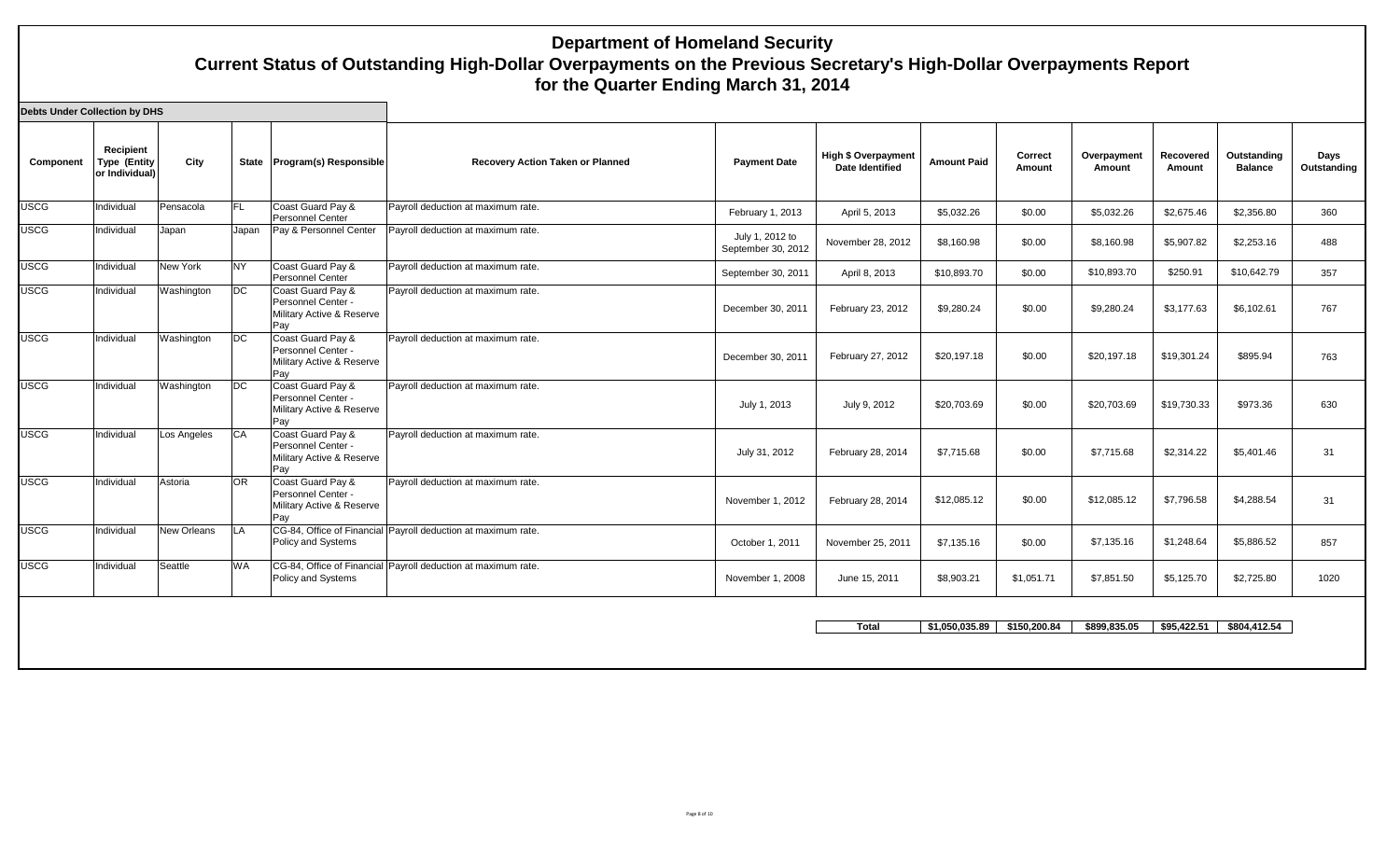|                                                      |                                                  |                      |                      |                                                                                  | <b>Department of Homeland Security</b><br>Current Status of Outstanding High-Dollar Overpayments on the Previous Secretary's High-Dollar Overpayments Report<br>for the Quarter Ending March 31, 2014 |                     |                                                      |                    |                   |                       |                     |                               |                     |
|------------------------------------------------------|--------------------------------------------------|----------------------|----------------------|----------------------------------------------------------------------------------|-------------------------------------------------------------------------------------------------------------------------------------------------------------------------------------------------------|---------------------|------------------------------------------------------|--------------------|-------------------|-----------------------|---------------------|-------------------------------|---------------------|
| Debts Sent to Treasury Offset Program for Collection |                                                  |                      |                      |                                                                                  |                                                                                                                                                                                                       |                     |                                                      |                    |                   |                       |                     |                               |                     |
| Component                                            | Recipient<br><b>Type (Entity)</b><br>Individual) | City                 | <b>State</b>         | Program(s)<br>Responsible                                                        | Recovery Action Taken or Planned                                                                                                                                                                      | <b>Payment Date</b> | <b>High \$ Overpayment</b><br><b>Date Identified</b> | <b>Amount Paid</b> | Correct<br>Amount | Overpayment<br>Amount | Recovered<br>Amount | Outstanding<br><b>Balance</b> | Days<br>Outstanding |
| <b>FEMA</b>                                          | Entity                                           | Albany               | <b>NY</b>            | <b>Homeland Security</b><br>Grants Program                                       | Bill forwarded to Treasury for Offset.                                                                                                                                                                | November 23, 2009   | November 15, 2011                                    | \$48,474.76        | \$0.00            | \$48,474.76           | \$0.00              | \$48.474.76                   | 867                 |
| <b>FEMA</b>                                          | Entity                                           | US Virgin<br>Islands | US Virgin<br>Islands | Port Security Grant<br>Program                                                   | Recoupment package sent. Debt later sent to the Treasury<br>Offset Program for collection.                                                                                                            | November 11, 2008   | September 30, 2010                                   | \$19,239.54        | \$0.00            | \$19,239.54           | \$0.00              | \$19,239.54                   | 1278                |
| <b>USCG</b>                                          | Individual                                       | Santa Rosa           | <b>CA</b>            | Coast Guard Pay<br>and Personnel<br>Center - Militarv<br>Active & Reserve<br>Pay | Payroll deduction at maximum rate. Service member has<br>separated from the USCG.                                                                                                                     | July 31, 2012       | October 5, 2012                                      | \$29,842.78        | \$0.00            | \$29,842.78           | \$16,835.56         | \$13,007.22                   | 542                 |
|                                                      |                                                  |                      |                      |                                                                                  |                                                                                                                                                                                                       |                     | <b>Total</b>                                         | \$97,557,08        | \$0.00            | \$97,557.08           | \$16,835.56         | \$80,721.52                   |                     |
|                                                      |                                                  |                      |                      |                                                                                  |                                                                                                                                                                                                       |                     |                                                      |                    |                   |                       |                     |                               |                     |